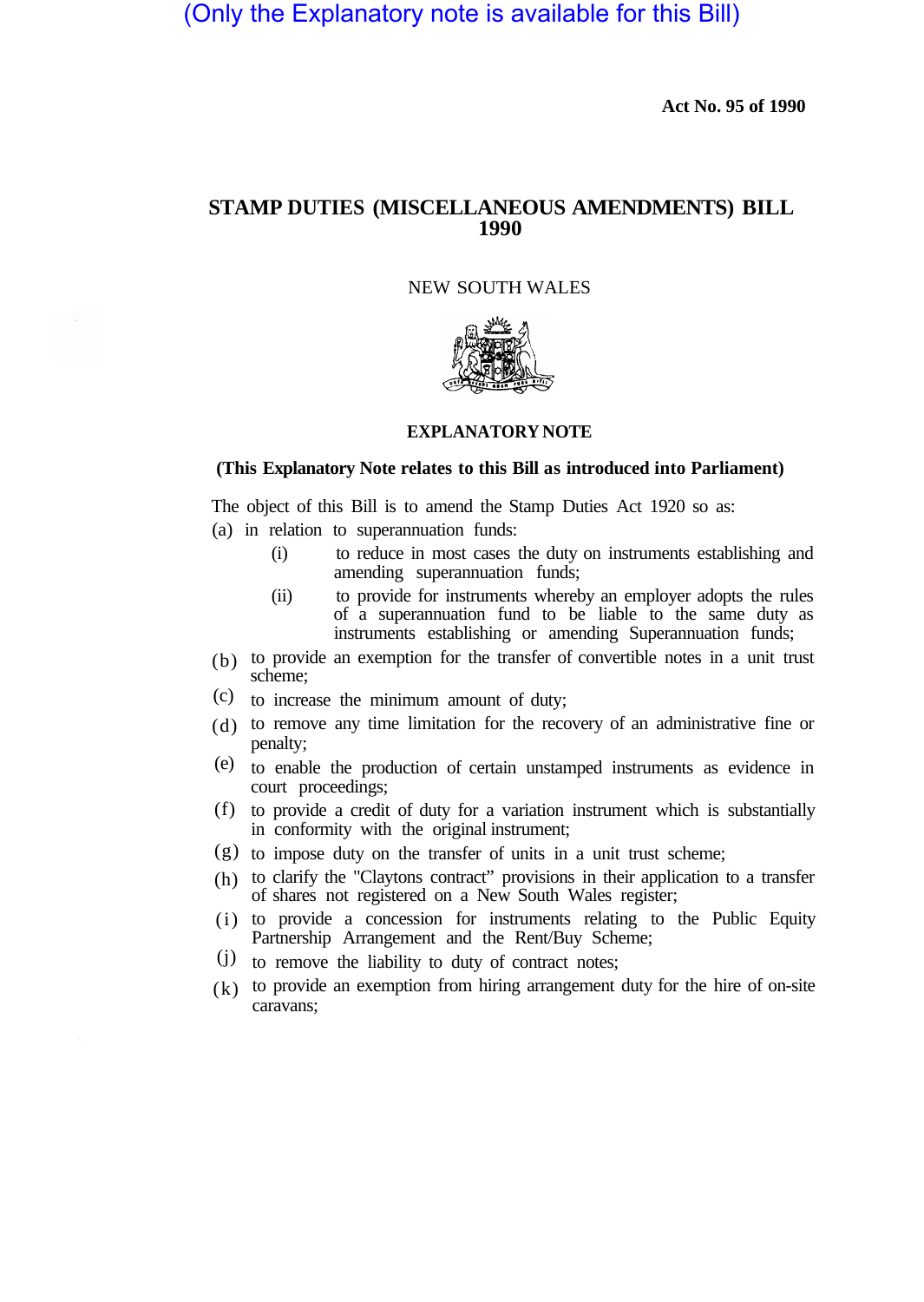- $(1)$ to provide for certain variations of leases to be liable for duty;
- (m) to make further provision concerning the interim stamping of leases subject to rent variation;
- to provide an exemption from duty for leases of accommodation for aged or  $(n)$ disabled persons;
- to extend the loan security provisions where the secured property comprises  $(0)$ shares in a company incorporated in New South Wales;
- to simplify the rate of duty on loan securities and to provide an exemption  $(p)$ from loan security duty for small additional advances;
- to tighten the loan security anti-avoidance provisions relating to the use of  $(q)$ guarantees, indemnities and other instruments;
- to broaden the exemption for mortgage-backed securities;  $(r)$
- $(s)$ to extend foreign credit provisions relating to the stamping of loan securities dutiable in a number of jurisdictions;
- to provide for a credit to be available on collateral loan securities in respect  $(t)$ of duty paid on the same money;
- $(u)$ in relation to insurance:
	- (i) to enable certain insurance returns to be lodged after payment of the premium;
	- (ii) to provide for certain non-cancellable disability income policy renewals to be dutiable under the new insurance provisions;
- to amend. the provisions relating to acquisitions of company and unit trust  $(v)$ interests dutiable as conveyances of land:
	- (i) to enable the tracing provisions to be effective where the chain of interests passes through a company outside New South Wales;
	- (ii) to strengthen the tracing provisions relating to the interposition in a chain of interests of a discretionary trust;
	- (iii) to give the Chief Commissioner a discretion not to impose duty where the imposition of duty would not be just and reasonable;
- (w) to enable the use, for death duty purposes, of forms approved by the Chief Commissioner instead of form prescribed by the regulations;
- to provide an exemption from nominal duty for instruments which are given  $(x)$ the effect of a deed after registration;
- to extend the share scrip lending provision exemption;  $(y)$
- to amend the off-shore banking exemption;  $(z)$
- to amend provisions which allow an exemption from duty on a conveyance  $(aa)$ of a family home to members of the family by a family company or the conveyance by a family trust to a beneficiary of land owned by the trust as at 31 December 1986.
- The Bill also enacts consequential savings and transitional provisions.